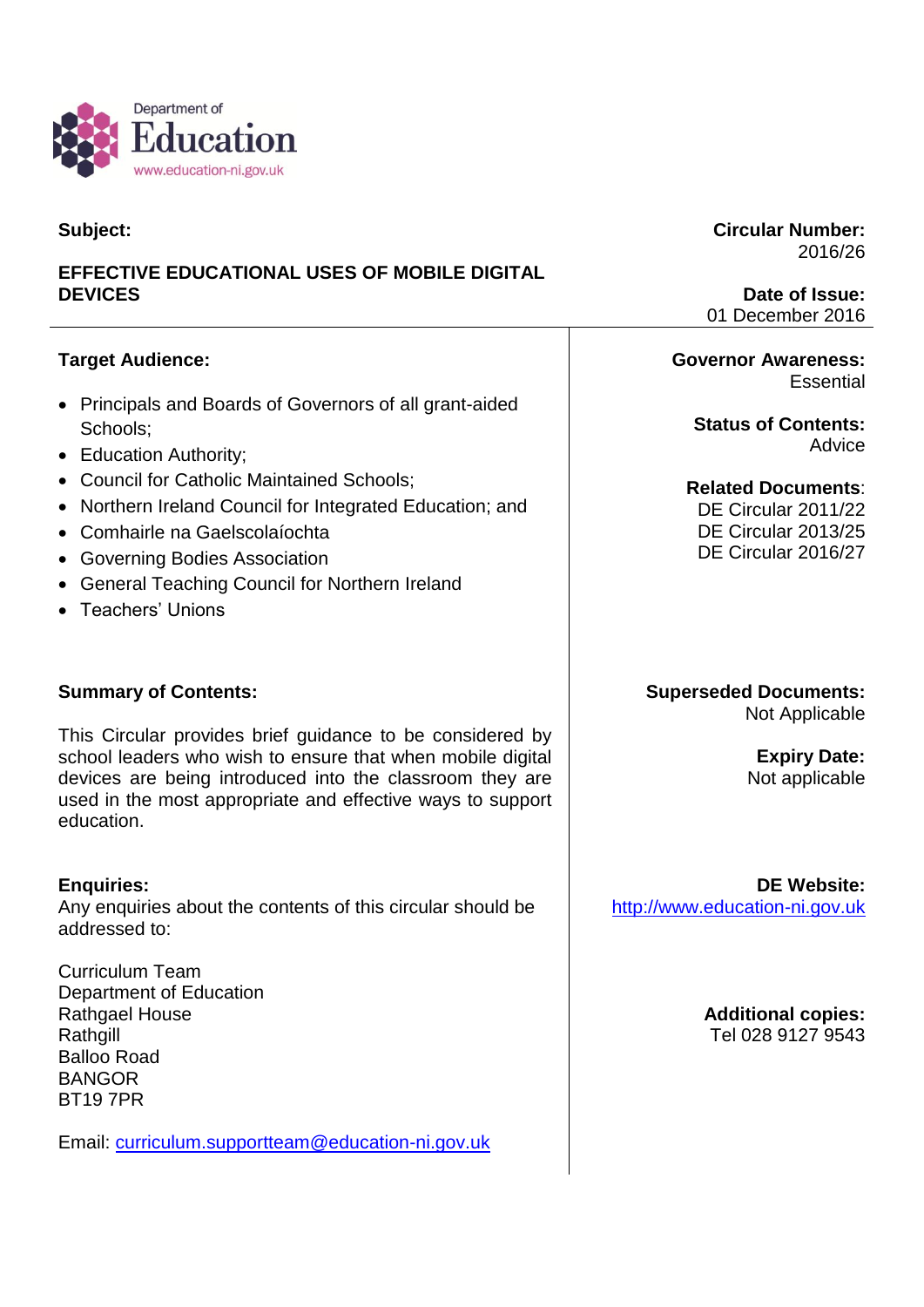## **EFFECTIVE EDUCATIONAL USES OF MOBILE DIGITAL DEVICES**

### **INTRODUCTION**

- 1. The pervasiveness of mobile digital devices (such as tablet computers and smart phones) in schools provides both educational opportunities (for learners and teachers alike) as well as management challenges which are different from those afforded by desktop and laptop computers.
- 2. Research and advice indicates that, provided that those affordances are well understood by teachers and school leaders, and the deliberate use of digital tools, social communication environments and online resources which are easily accessed by mobile devices, is well prepared and planned, it can benefit learning and teaching inside and beyond the classroom. Similarly, there can be advantages for teachers' own professional learning from the use of mobile learning devices and for management and administration.
- 3. Online safety, in all cases in schools and elsewhere, remains a paramount concern. It is essential not only that pupils and adults are kept safe online whilst in school and on school-organised activities, but that schools are energetic in teaching pupils how to act responsibly and keep themselves safe in the digital world.
- 4. Circular 2016/27 should be considered carefully in association with this Circular, as its important guidance on online safety is not duplicated here.

## **PLANNING TO USE MOBILE DEVICES**

- 5. Before a school introduces a plan to invest in and/or introduce the use of mobile devices, or to permit access to them in the school, it should carefully consider, consult and agree on the educational reasons for doing so: whether for learning and teaching, and/or management and administration and/or teacher professional learning purposes.
- 6. The rationale and purpose should be set out within the appropriate management, curriculum, teaching and learning, literacy/numeracy, assessment and other relevant polices, together with evaluation indicators which will enable the school to judge the extent to which any investment provides a return, over time, in terms of standards and school improvement.
- 7. Integrating mobile learning policy and plans into existing school policies is to be preferred to creating a separate ICT or Mobile Learning policy, just as integrating policy and procedures about online safety into existing safeguarding, behaviour, code of practice, anti-bullying polices is preferable to writing a stand-alone ICT safety policy.

#### **MAKING CHOICES**

8. Informed choices need to be made, if a school is investing, or encouraging parents and carers to invest in mobile devices, about: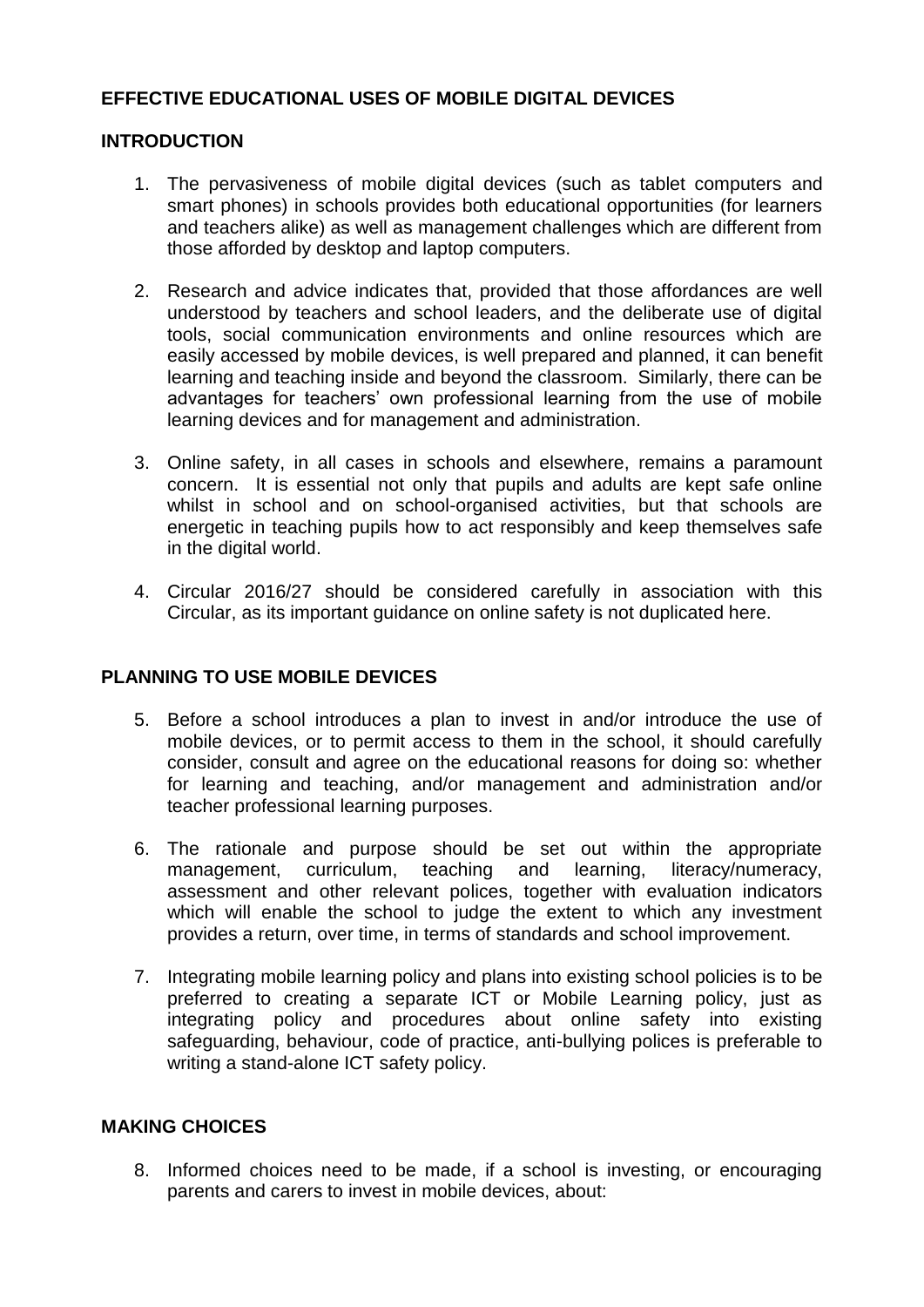- costs and the total cost of ownership (including protection, accessories, printing, storing and charging overheads);
- standardising on a choice of device (whether iOS, Android, Chrome OS, Windows or Kindle devices for example);
- longer-term scalability as technology is updated, taking into account the average lifetime of the devices;
- wireless infrastructure and effective forms of online filtering;
- linkage of devices into C2k networks and accessing already-licensed software; storage and file-sharing; purchase of apps and volume licensing; and
- the projection technologies for classrooms and larger spaces.

# **PREPARING THE GROUND**

- 9. Extra training and time out of teaching will almost certainly be required at the beginning of any mobile device rollout. Continued investment in associated professional learning will be required to share best practice, to evaluate the benefits and for long-term success.
- 10. All teachers, and especially those with existing curriculum or management coordination roles, will need time to research, learn from others and/or share their experience of how learning can be enhanced. Teachers and support staff will need time to create, prepare and share the learning and teaching activities which may make a difference to achievement and attainment. The pupils should also be included in discussions, drawing on their experience as technology users, when the school is drawing up its plans – this is in line with DE Circular 2014/14 on pupil participation.<sup>1</sup> If the school benefits from technical support staff, upgrading their specialist skills may also need to be considered.
- 11. As important, will be preparatory information sessions for parents on issues arising and to address any concerns they may have about the educational advantages of mobile devices, the risks of distraction from school work and keeping safe online.

## **OWNERSHIP AND DEPLOYMENT**

12. An important part of consultation with pupils, staff, governors and parents will be to decide on the ownership model (whether it is to be a personal ownership model, a school ownership model or a layered ownership model), especially if the school is seeking parental contributions to costs. Consideration also needs

l

<sup>&</sup>lt;sup>1</sup> [DE Circular 2014/14 -](https://www.education-ni.gov.uk/sites/default/files/publications/de/2014-14-pupil-participation.pdf) Pupil Participation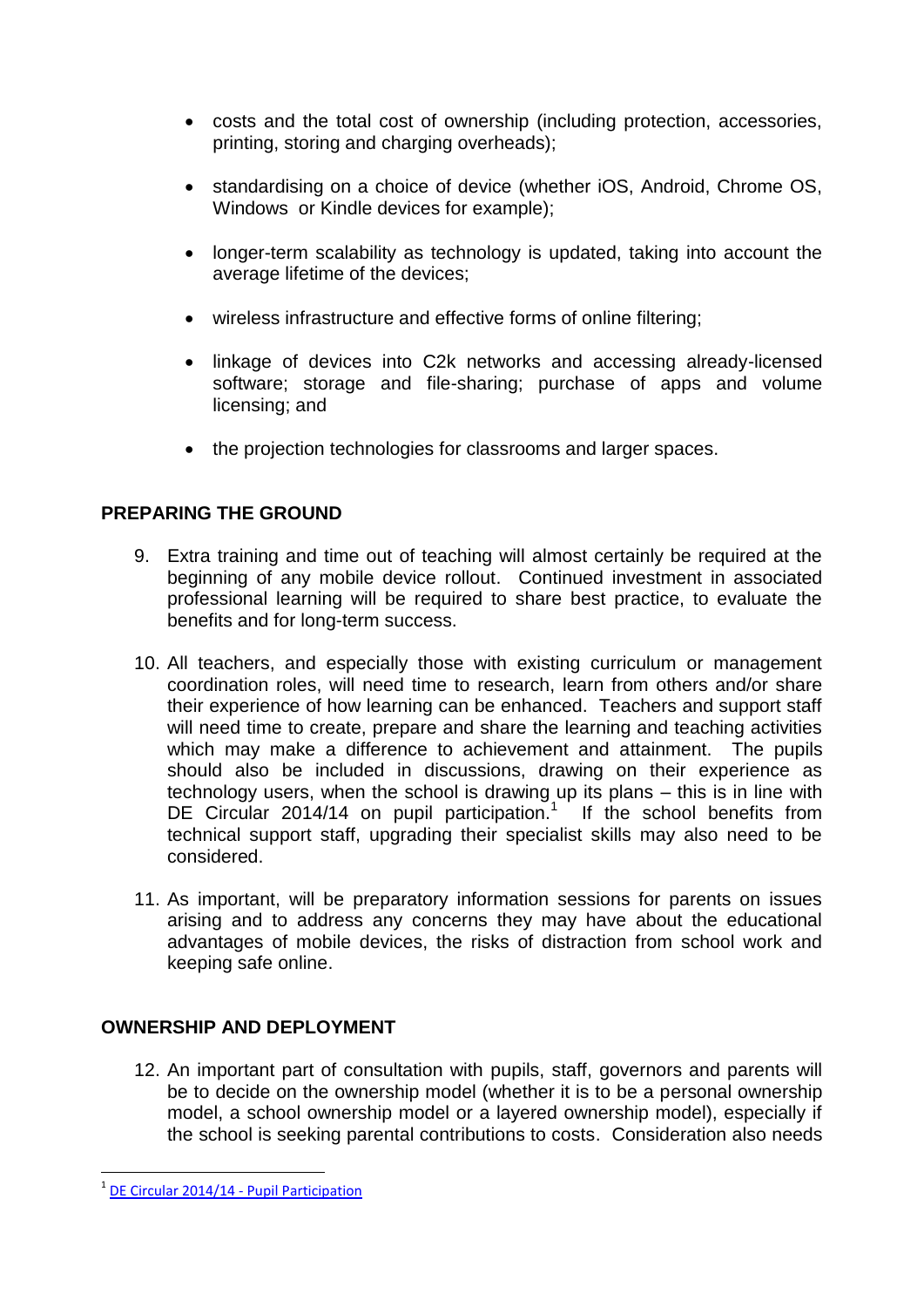to given to both proper procurement procedures and how to ensure equity of access for all pupils in different circumstances.

13. When it comes to the deployment of mobile devices a school will have a number of choices: whether it wants to start with a small-scale pilot and if so how best to do this; whether it wants to begin the process involving just the teachers to build their experience and confidence first; whether it wants to provide opportunities for teachers and pupils to bring and use their own devices; the level of provision to be made available to pupils be it sharing classroom sets of devices or one-to-one ownership.

## **ADVICE AND GUIDANCE**

14. More detailed advice on all of the issues summarised above can be found in 'Future Classrooms'.<sup>2</sup> Staff in the C2k and in the Creative Learning Centres in Armagh, Belfast and Londonderry can provide personal advice and regularly provide training and development courses and conferences.

#### **INTEGRATING MOBILE LEARNING INTO THE NORTHERN IRELAND CURRICULUM**

15. The Northern Ireland curriculum sets out requirements for Thinking Skills, Personal Capability, Literacy, Numeracy and ICT skills as essential to learning. Digital and online resources, appropriately planned, accessed and used effectively, may considerably enhance the learners' development and application of the skills of managing information, being creative, thinking and problem-solving, decision-making, working with others and self-management as well as those of communicating, calculating, modelling and coding, in any area of the curriculum, at any stage of learning. The opportunities for assessing the progressive development of the learners' capabilities across the curriculum are set out at each key stage in CCEA's definitions of Using ICT (UICT), and the support available for assessing and accrediting UICT cross- $\text{curricular skills}^3$ .

#### **ENHANCING AND TRANSFORMING LEARNING AND TEACHING**

- 16. It is essential that teachers are aware of the affordances of mobile devices for learning and teaching and are not merely digitising an existing activity or exercise in a way that does not add any significant value.
- 17. The following are four categories, based on research experience, of ways in which mobile learning may be integrated significantly to enhance and transform aspects of learning to real advantage:

l

<sup>2</sup> **Future Classrooms: Managing Mobile Technology: A revised handbook for all schools in Northern Ireland**. Published by the Creative Learning Centres, 2015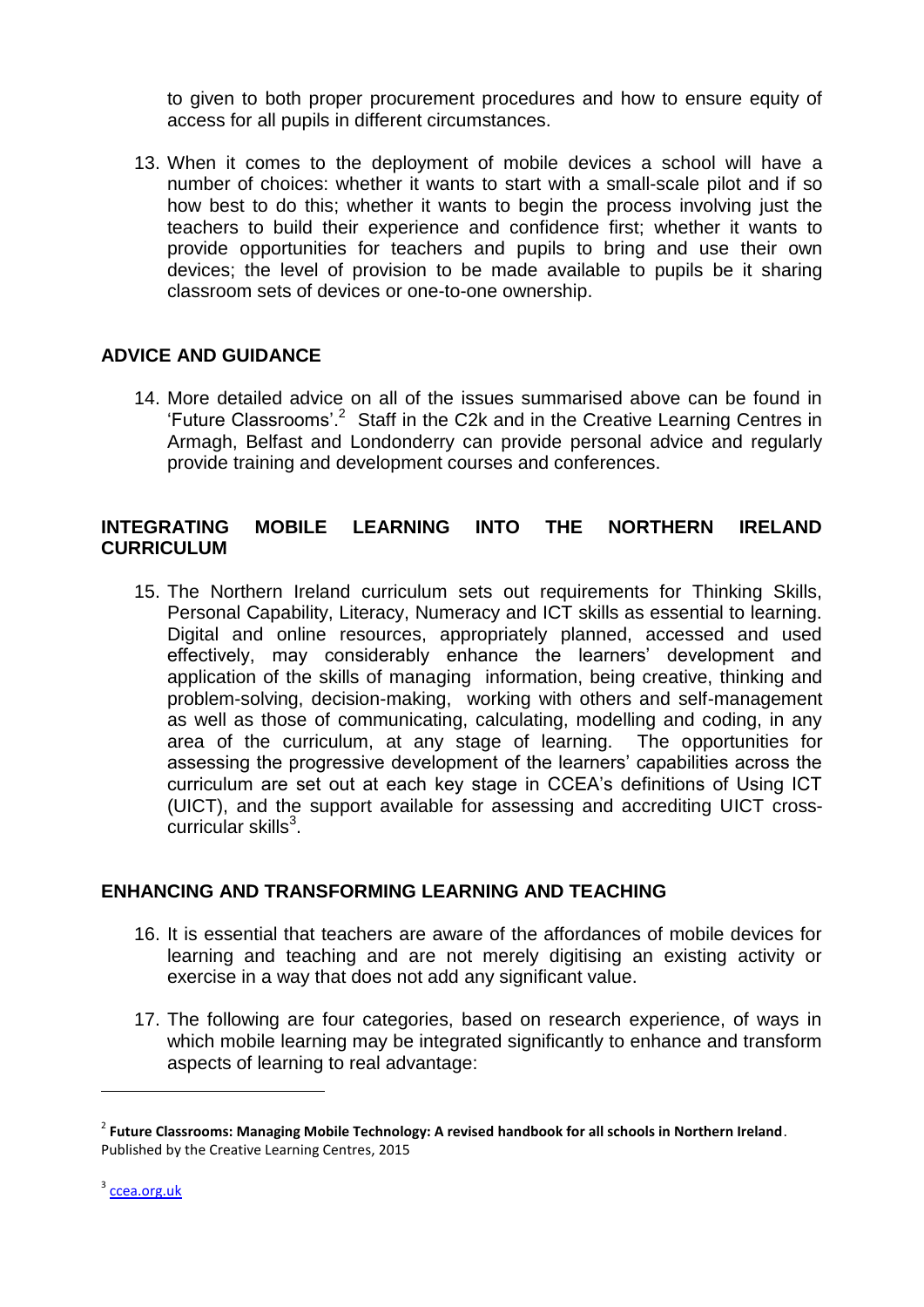- *capturing and collecting* information and experiences across a variety of settings, through photos, audio and video recordings, numerical and text entry;
- *communicating and collaborating* with others via phone, text, email and social networks;
- *consuming and critiquing* media including music, photos, videos, games and text documents;
- *constructing and creating* personal forms of representation and expression through edited photos and videos, sketches, podcasts, blogs and so forth<sup>4</sup>.
- 18.The following are a sample of some specific learning activities which mobile learning can valuably enable<sup>5</sup>:
	- *review and reflect***:** pupils capture audio, imagery and video during lessons, use these in plenary sessions to reflect on what has been covered, consider the key elements learned, how these fit into wider subject or topic pictures and how ideas might be used or taken further outside the classroom. This focus on reflection is highlighted as important for learning by, for example, Schön (1983);
	- *think forward*: pupils access future topic material via the Internet and capture relevant thoughts or ideas to contribute to discussions or presentations in class or through on-line discussions. Pupils can be encouraged to use the handheld devices at home to research topics for themselves. The importance of understanding how to tackle learning, identifying future end points and sources of support, for example, is highlighted by Vygotsky (1978);
	- *listen to my explanations*: pupils record audio when they are completing homework assignments and these verbal explanations are listened to and marked by teachers. Verbal explanations are important for many learners, highlighted by, for example, Gardner (1991);
	- *snap and show***:** pupils capture imagery, which is downloaded to a server and accessed through a computer or interactive whiteboard screen, for wider pupil discussion, perhaps made accessible to parents so that they can see and discuss events that have happened in school. The importance and influence of imagery for learning is highlighted by, for example, Arnheim (1969);

l

 $4$  White, T., Booker, A., Ching, C. C., and Martin, L. (2011). Integrating Digital and Mathematical Practices across Contexts: A Manifesto for Mobile Learning. International Journal of Learning, 3(3), 7-13.

<sup>&</sup>lt;sup>5</sup> Passey, D. (2010). Mobile learning in school contexts: can teachers alone make it happen? IEEE Transactions on Learning Technologies: Special Issue on Mobile and Ubiquitous Technologies for Learning, 3(1), 68-81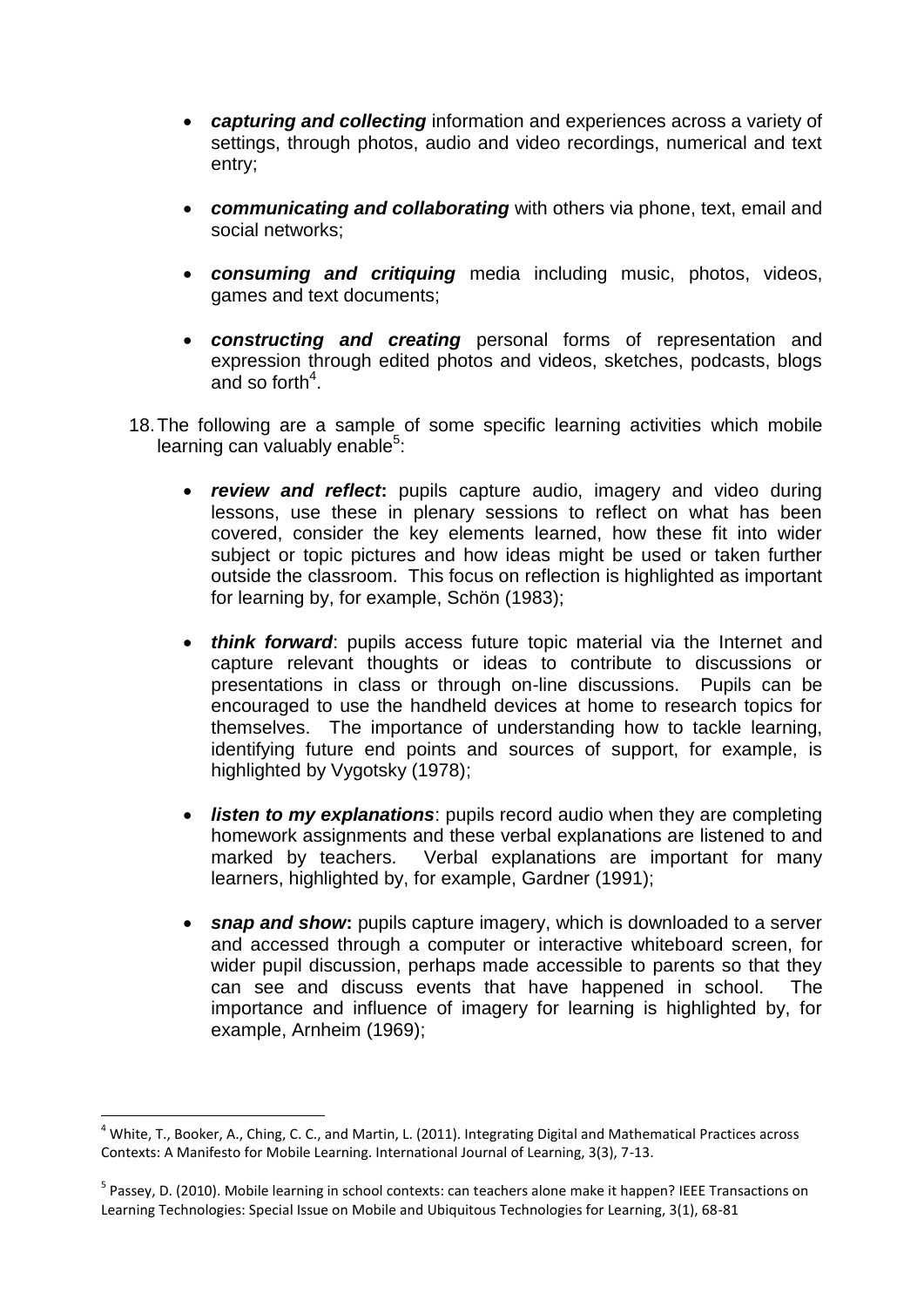- *this is what I've done and how I've done it*: pupils create presentations of how they have used mobile technologies to tackle particular activities, which are recorded and made accessible on appropriate websites for teachers and parents to see. Observing other pupils' stories and reports, pupils can include sound recordings of their own voice as well as text and pictures to form multi-modal 'texts'. The critical importance of discussion and explanation for learning is highlighted, for example, by Alexander (2008);
- *tell me how I could improve this*: pupils can share their work in multimedia formats with peers, mentors, teachers or trusted adults to seek comments, evaluative feedback, assessments of their work and ideas to improve their work. Formative feedback for learning is highlighted as having key impacts upon outcomes, for example, by Wiliam (2010).
- 19. Mobile devices can support 'anytime anywhere' learning. (Farley et al., 2015).
- 20. Teachers have also used mobile devices to support in-class electronic voting practices (Brown et al., 2014; Khogali et al., 2014; Kobus et al., 2013) and resource dissemination (Davies et al., 2012)

## **ASSESSING AND EVALUATING THE BENEFITS**

- 21. Findings from research studies show that greater accessibility to information and provision of information in context are key benefits associated with mobile learning, for example:
	- Enhancement of independent learning, of customised learning and a reduction in limitations of time and place of learning have all been identified by teachers and learners as benefits arising from use (Passey and Zozimo, 2016).
	- Mobility, face-to-face social interactions, uses of authentic teaching and learning materials, constant alertness, a focus gained from mobile "learning moments", and learning and time convenience are important features associated with activities in different contexts (Economides and Nikolaou, 2008).
	- Informality and ownership have been identified as factors that positively influence uses of mobile technologies (Kukulska-Hulme and Traxler, 2005; Wu and Zhang, 2010).
	- Benefits of uses of handheld devices have included alertness, choice of student preferences, saving time, broadening assessment tasks, supporting special educational needs and supporting language learning, all enhancing pedagogical value (Economides and Nikolaou, 2008; Wu and Zhang, 2010).
- 22. It is essential too that schools plan to use assessment information about learning outcomes to evaluate the investment and to focus further developments to maximise the return.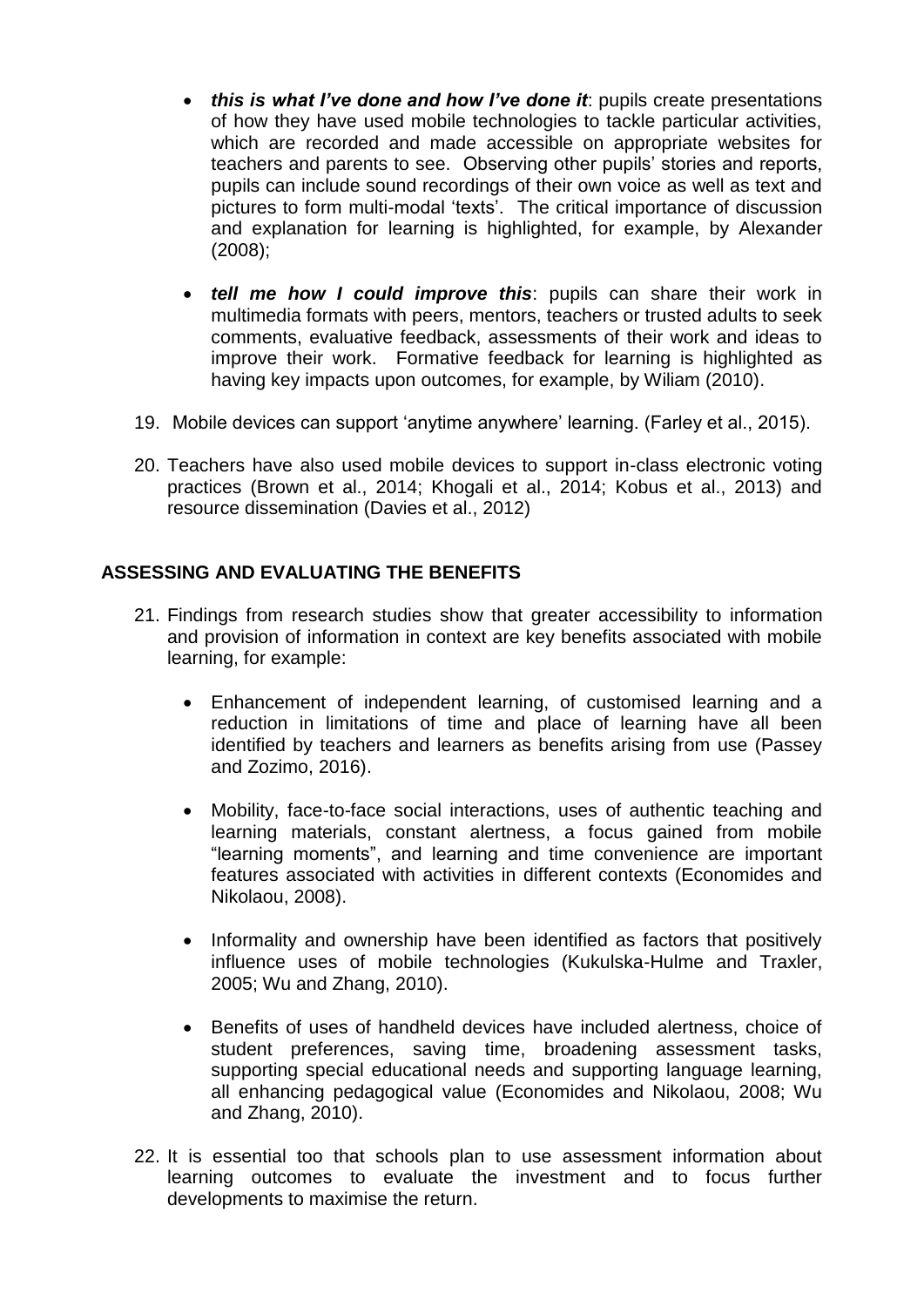23. Evidence for improvement may be gained from a variety of sources, such as: attendance levels; engagement in tasks; literacy and numeracy outcomes; proficiency in digital literacy and ICT skills; external assessments such as GCSE performance; the use made of collaboration in learning; the extent of independent learning; teacher, learner and parent feedback on using mobile technology for learning.

### **SOURCES**

- 24. The guidance in this Circular is based, with acknowledgement and thanks, mainly on:
	- i. **Future Classrooms: Managing Mobile Technology: A revised handbook for all schools in Northern Ireland**. Published by the Creative Learning Centres, 2015.

<http://futureclassrooms.org/resources/> [http://futureclassrooms.org/wp](http://futureclassrooms.org/wp-content/uploads/2013/03/Future%20Classrooms%20print%202015.pdf)[content/uploads/2013/03/Future%20Classrooms%20print%202015.pdf](http://futureclassrooms.org/wp-content/uploads/2013/03/Future%20Classrooms%20print%202015.pdf)

ii. advice, examples and guidance provided by the CCEA on integrating ICT in the Northern Ireland curriculum and its assessment through Using ICT (UICT).

[http://www.nicurriculum.org.uk/curriculum\\_microsite/uict\\_ks1\\_and\\_ks2/wh](http://www.nicurriculum.org.uk/curriculum_microsite/uict_ks1_and_ks2/what_is_UICT/using_ict.asp) at is UICT/using ict.asp

[http://ccea.org.uk/curriculum/key\\_stage\\_3/skills\\_and\\_capabilities/cross\\_c](http://ccea.org.uk/curriculum/key_stage_3/skills_and_capabilities/cross_curricular_skills/using_ict_microsite) [urricular\\_skills/using\\_ict\\_microsite](http://ccea.org.uk/curriculum/key_stage_3/skills_and_capabilities/cross_curricular_skills/using_ict_microsite)

iii. research into effective learning using mobile devices - all references to research are listed in Annex A.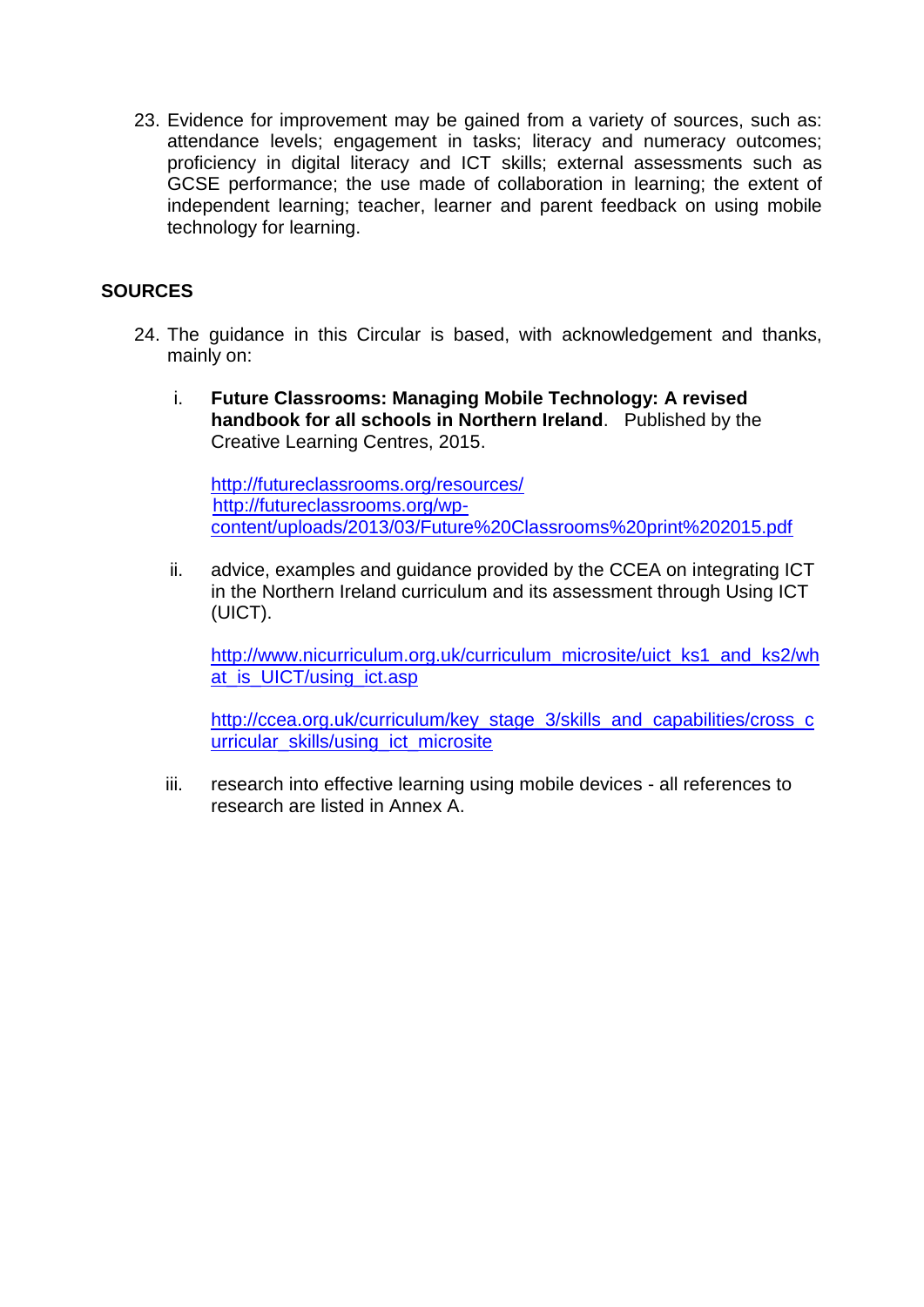## **REFERENCES**

- Alexander, R.J. (2008). Towards Dialogic Teaching: Rethinking Classroom Talk, 4th ed., Dialogos, New York.
- Arnheim, R. (1969). Visual Thinking. Faber and Faber, London.
- Brown, E.A., Thomas, N.J., and Thomas, L.Y. (2014). Students' willingness to use response and engagement technology in the classroom. Journal of Hospitality, Leisure, Sport and Tourism Education, 15, 80–85.
- Davies, B.S., Rafique, J., Vincent, T.R., Fairclough, J., Packer, M.H., Vincent, R., and Haq, I. (2012). Mobile Medical Education (MoMEd) - how mobile information resources contribute to learning for undergraduate clinical students a mixed methods study. BMC Medical Education, 12, 1. doi:10.1186/1472-6920- 12-1
- Economides, A.A. and Nikolaou, N. (2008). Evaluation of handheld devices for mobile learning. International Journal of Engineering Education, 24(1), 3-13.
- Farley, H., Murphy, A., Johnson, C., Carter, B., Lane, M., Midgley, W., Hafeez-Baig, A., Dekeyser, S., and Koronios, A. (2015). How Do Students Use Their Mobile Devices to Support Learning? A Case Study from an Australian Regional University. Journal of Interactive Media Education. doi:10.5334/jime.ar
- Gardner, H. (1991). The Unschooled Mind: How Children Think, How Schools Should Teach. Basic Books, New York, NY.
- Khogali, S., Smithies, A., Gray, A., Manca, A., and Lafferty, N. (2014). Team-Based Learning in a UK Medical School: Using Mobile-Friendly Technology to Support the In-class Individual Readiness Assurance Test. Academic Conferences International Limited, Kidmore End, 273–280.
- Kobus, M.B.W., Rietveld, P., and van Ommeren, J.N. (2013). Ownership versus on-campus use of mobile IT devices by university students. Computers & Education, 68, 29–41.
- Kukulska-Hulme, A. and Traxler, J. (2005). Mobile Learning: A Handbook for Educators and Trainers. Routledge, London.
- Naismith, L., Lonsdale, P., Vavoula, G. and Sharples, M. (2004). Literature Review on Mobile Technologies and Learning (Report No. 11). Futurelab, Bristol.
- Passey, D. (2010). Mobile learning in school contexts: can teachers alone make it happen? IEEE Transactions on Learning Technologies: Special Issue on Mobile and Ubiquitous Technologies for Learning, 3(1), 68-81.